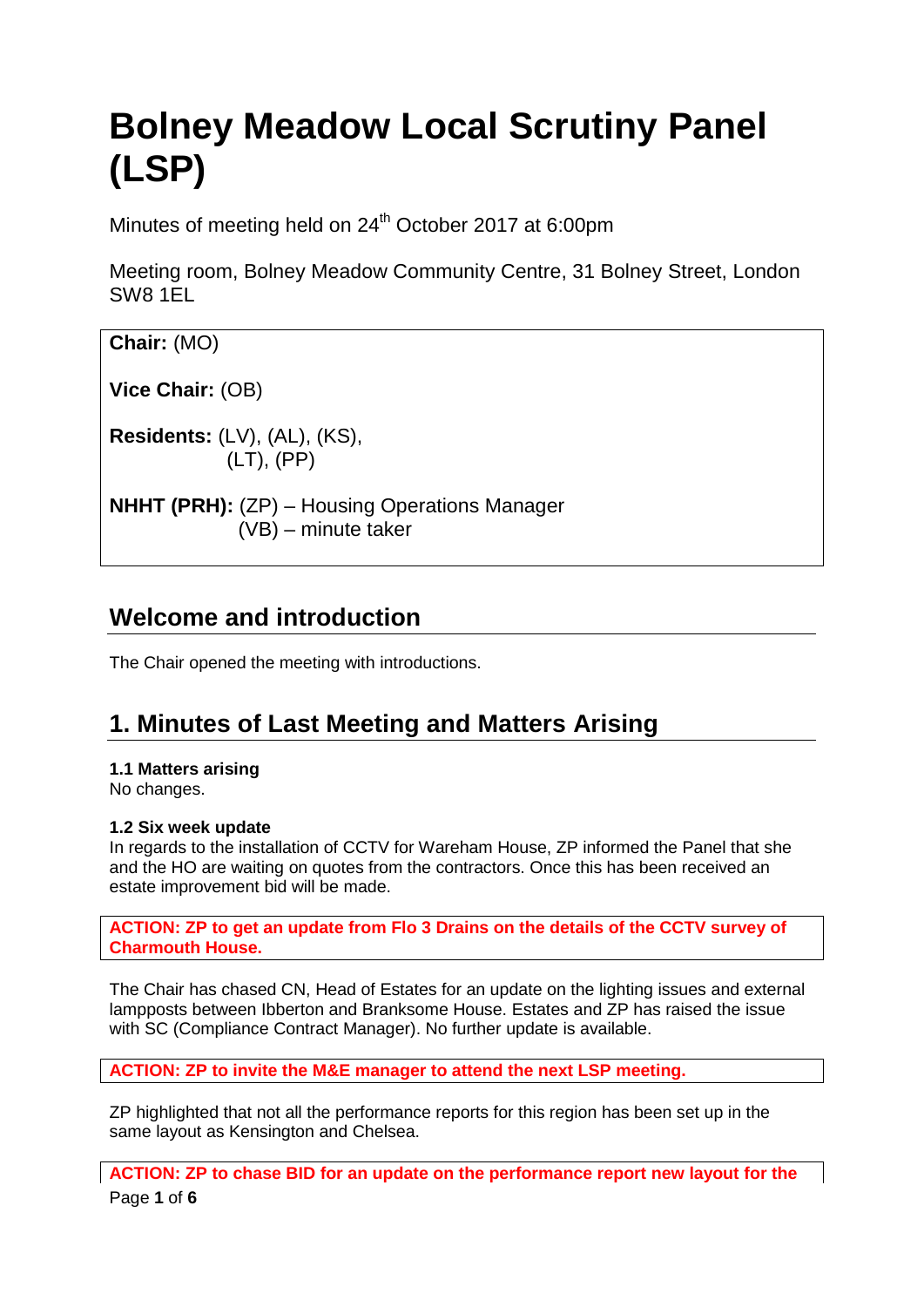#### **NSE region.**

Some members of the Panel confirmed they had seen operatives carrying out guttering works.

**ACTION: ZP to chase Flo 3 Drains for an update on guttering and jetting works.**

# **2. Void Report**

#### **2.1 Voids in Bolney since April 2017**

*'Days void and unavailable to let'* – this applies to non-standard relets. There is a grace period applied to complete extensive works, so the property is not lettable. HOs have 10 days once works have been completed to let the property.

*'Days void and available to let'* – this applies to standard relets. There is no grace period for works as the property is lettable from the date the previous tenancy ends. HOs have 21 days to let the property.

#### **2.2 Lambeth void performance**

**ACTION: ZP to check how the void turnaround report works out the 'Grand Total: average days available to let'**

#### **2.3 Verification**

KS confirmed Peabody verify applicants from Lambeth; however, ZP explained Lambeth will not allow NHH to verify applicants.

KS suggested taking the issue to Lambeth Councillors but ZP confirmed there will be another meeting with Lambeth's Allocations Manager and the various housing providers in December.

**ACTION: ZP to get some clarification on NHH's possible policy changes to rent conversion on relets.** 

### **3. Performance Report**

#### **3.1 Customer Satisfaction**

Customer satisfaction results for Q2 have not been released yet.

In a response to a query, ZP explained that receipting was the process of HOs confirming works have been completed and ensuring Wates receive payment. The Panel agreed it was an internal admin issue and did not need to be addressed further.

#### **3.2 Rental Income**

ZP raised concerns with the introduction of Universal Credit. 15% of the team's arrears come from UC accounts.

In relation to benefit caps for under 35's, HOs are contacting tenants to connect them with support partnerships to either get them into employment or enhance the skills to earn more money and in turn afford their rent.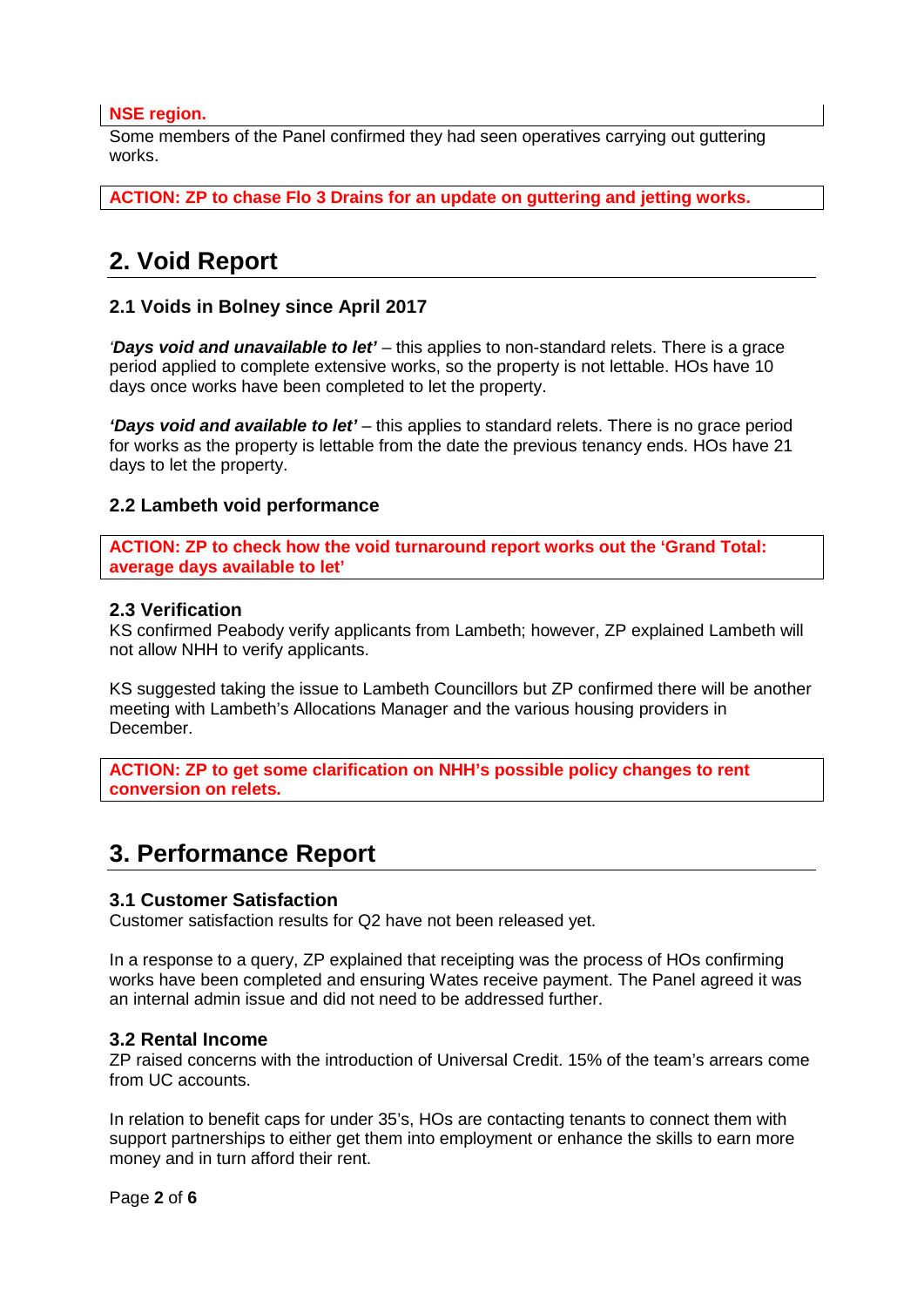#### **ACTION: ZP to check with BID to simplify the weekly arrears graph.**

#### **3.3 Repairs**

ZP believed that with the return of Wates' voids supervisor the responsive repairs should improve.

The Panel noted some mistakes in the report which should read as follows;

*'The numbers of repairs not complete and overdue has slightly increased from 5 repairs to 6 by the end of September 17.'*

*'The orders given to sub-contractors have increased and has gone over target of <10%.'*

#### **3.4 Complaints**

**ACTION: Panel has requested numbers be provided on the complaints table rather than percentage as the sample size is so small.**

#### **3.5 Welfare Reform**

ZP explained the welfare reform dashboard is an online report that gives a overview of the welfare reform across NHH

**ACTION: ZP will ask BID for welfare reform report specific to Bolney Meadows Estate.**

#### **3.6 ASB**

The Panel reiterated the importance of confidentiality in the meeting especially when discussing ASB.

**ACTION: ZP will provide the reasons why cases were closed and how quickly.**

The Panel will review if block details should be changed to HO names on the ASB report at a later date.

#### **3.6.1 Closure Order**

The Panel noted the letter regarding the closure order was received after the weekend for which it was actually issued. ZP explained that mailing times led to the delay; however she will look at email options for the estate.

The Panel felt the closure order was slightly counterproductive.

**ACTION: ZP to review email notifications for the estate to avoid communication delays.**

With the run up to Halloween and Guy Fawkes night, the police have noted the issue with fireworks; so there will be a letter sent out to residents informing them the use of fireworks is a breach of the tenancy agreement. There will also be information on how to report usage to the police. In addition, the police are more visible on the estate with more patrols.

In order to combat this type of ASB on the estate, HOs need witness statements, which tends to be very difficult to get hold of.

### **4. Merger Update**

Page **3** of **6**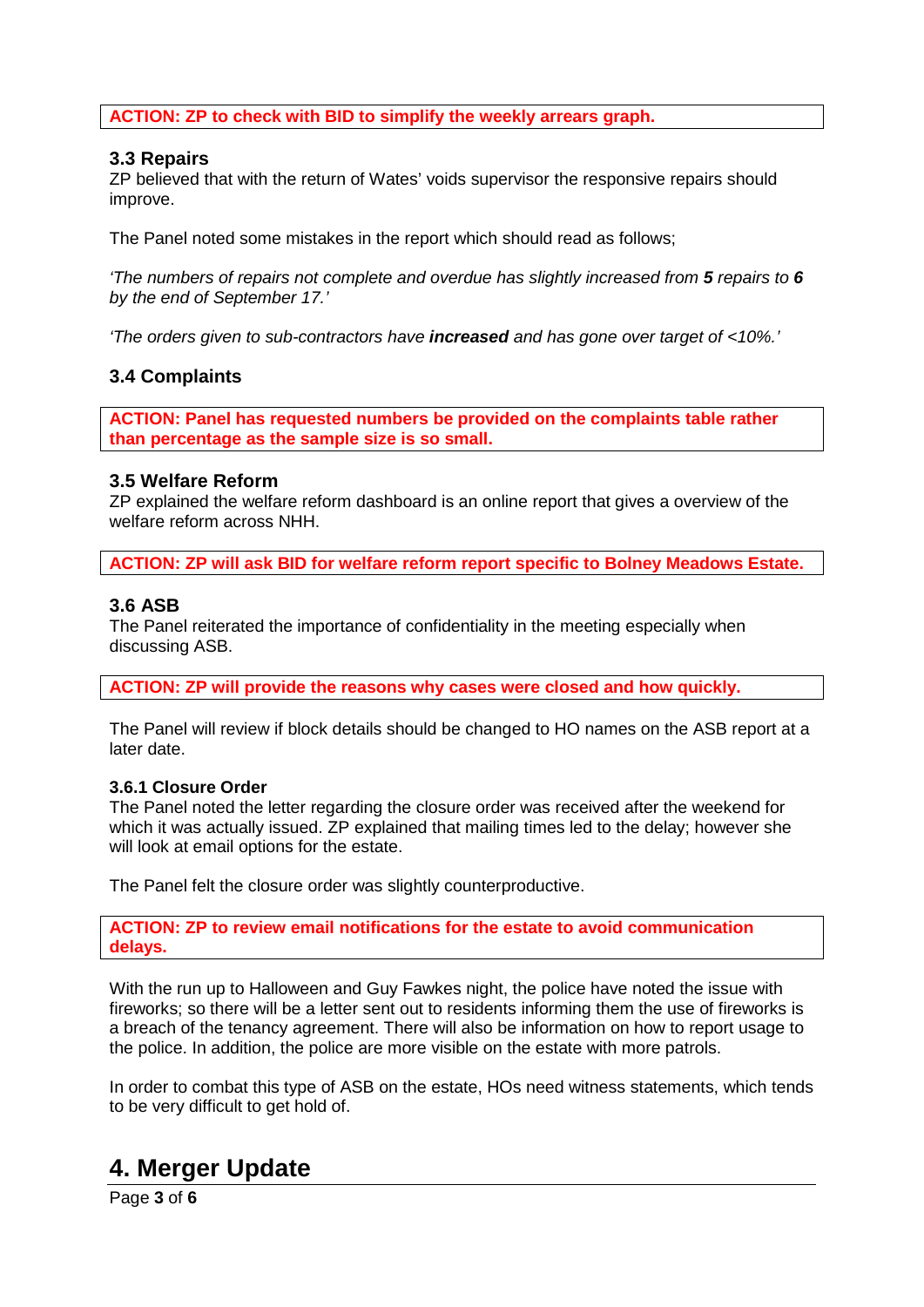The Chair informed the Panel that they would all receive another letter on Wednesday  $25<sup>th</sup>$ October regarding the merger.

NHH will no longer be a subsidiary of Genesis, it will now be an equal partner. However the merger will not be voted on by shareholders until February. The consultation period with residents ends in December. There will also be meetings on 30<sup>th</sup> October in Kings Cross and Hammersmith for NHH and Genesis residents.

### **5. Richborne Terrace**

The Panel were surprised at the high estimated cost of works (£20,000) for the bin store creation. ZP explained the costs include the breakdown of walls, laying foundation and wall rebuilding. The costs have been brought down by approximately £1600 but that does not include the cost of the bins themselves. Work will likely start in January.

The Richborne Terrace Residents Association also volunteered to cover the costs of the removal of the satellite dishes on Richborne Terrace block; however the offer has been rejected because it risks creating a reciprocal obligation. ZP has spoken with Lambeth about the dishes and it has been agreed that ZP will submit planning and costs will be covered through next year's budget.

The Residents Association has planted on Richborne terrace and Road without consulting NHH or its residents. Unfortunately the plants have not been taken care of and many have died, without being removed. They also plan to remove parking spaces on the road (every other) and replace it with meadow planting. They have asked NH what the plan is with the parking to the rear of Richborne Terrace and ZP has responded that this will not change and must be kept out of any planning that they want to do for their project.

### **6. Leaseholder Private Tenants**

It was agreed NHH will not liaise with the private tenants of leaseholders as it does not have a legal relationship with them; however, general estate communication via letter will be addressed 'Dear residents' to include them.

# **7. Fire Update**

The Panel agreed to contact ZP directly if they have any queries.

### **8. Northern Line Extension Update**

AL updated the panel that surveyors are currently measuring areas, but have had issues with the Residents Association of Fentiman Road. AL has not attended the Association's meetings because the agenda has not been relevant to Bolney Meadow Estate.

However, a surveyor has been seen assessing the roof at Blandford House.

**ACTION: ZP to check why there was a surveyor assessing Blandford House roofing.**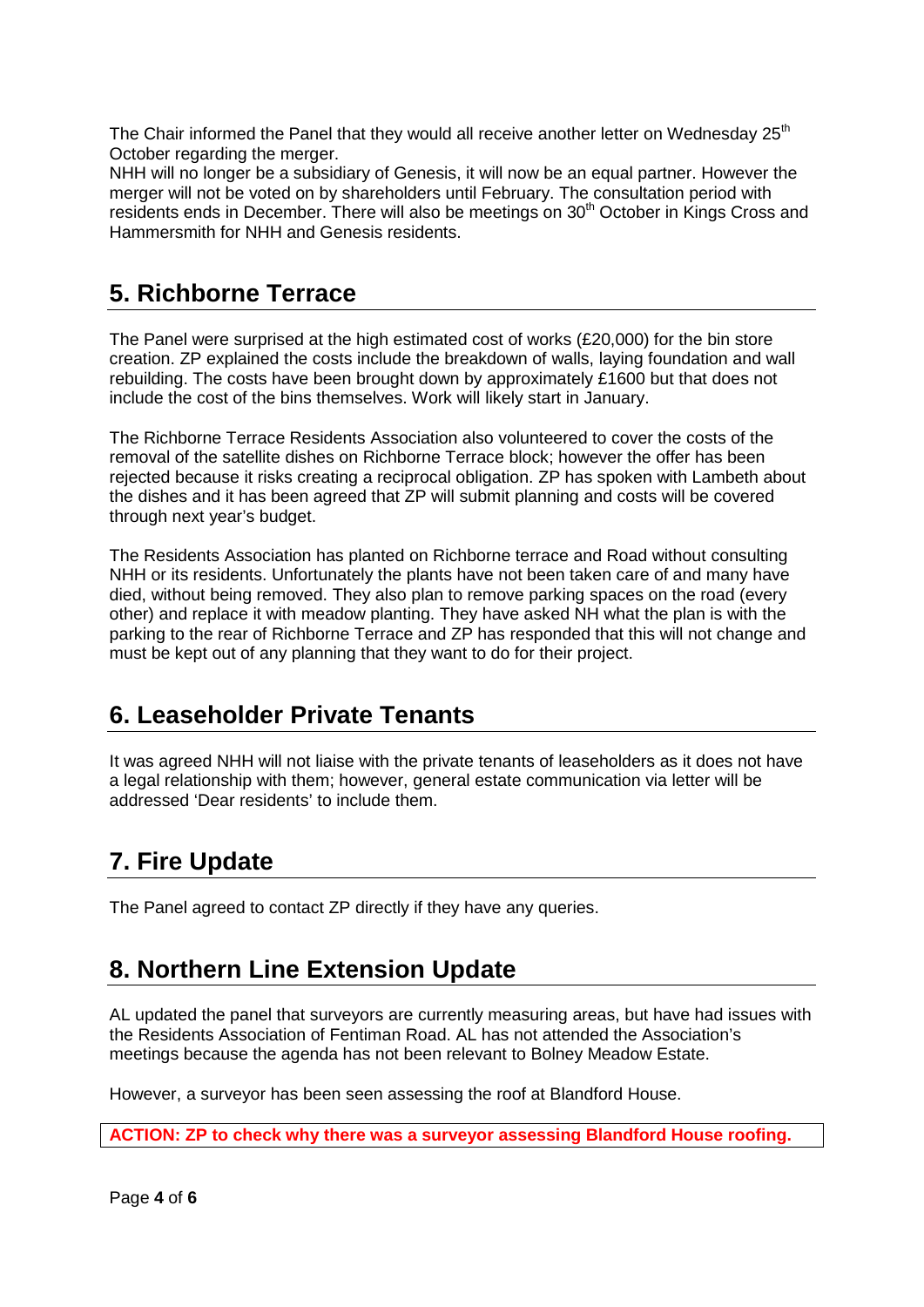# **9. Agree Agenda**

The Panel will agree the details of the agenda at a later date but have included the following;

- Project Kitten update from DM

- Update from M&E manager
- Performance report
- Standing items

The Panel will also discuss setting the agenda at the start of the year.

# **10. LSP Chairs' Scrutiny Review**

The Chair informed the Panel of the meetings held in July and October. The October meeting was chaired by MV, Group Director.. Topics covered in the meeting included the merger, leasehold and customer satisfaction. The minutes will be available in the next LSP meeting as well as the new terms of reference.

AB, COO, has offered to attend LSP meetings to discuss the new digital project 'Workwise'.

# **11. AOB**

LV requested the signage on Wareham House needs to be moved, it currently sits on Fentiman Road and cannot be seen properly.

**ACTION: The signage on Wareham House needs to be moved as it can not be seen clearly**

ZP has liaised with the police and Lambeth and confirmed there is no gang problem on the Estate. However, there is an area behind close to the Estate where knives are being hidden and as a result the police may want to complete a knife swoop on the estate like they did on the Oval side of the estate. The reason for this is that now people are hiding knives in the open to then use later.

## **Action list**

| <b>Point</b> | <b>Action</b>                              | <b>Assignee</b> |
|--------------|--------------------------------------------|-----------------|
| 1.2          | ZP to get an update from Flo 3 Drains on   | 7P              |
|              | the details of the CCTV survey of          |                 |
|              | Charmouth House.                           |                 |
| 1.2          | ZP to invite the M&E manager to attend     | 7P              |
|              | the next LSP meeting.                      |                 |
| 1.2          | ZP to chase BID for an update on the       | EN              |
|              | performance report new layout for the      |                 |
|              | NSE region.                                |                 |
| 1.2          | ZP to chase Flo 3 Drains for an update on  | 7P              |
|              | guttering and jetting works.               |                 |
| 2.2          | ZP to check how the void turnaround        | 7P              |
|              | report works out the 'Grand Total: average |                 |